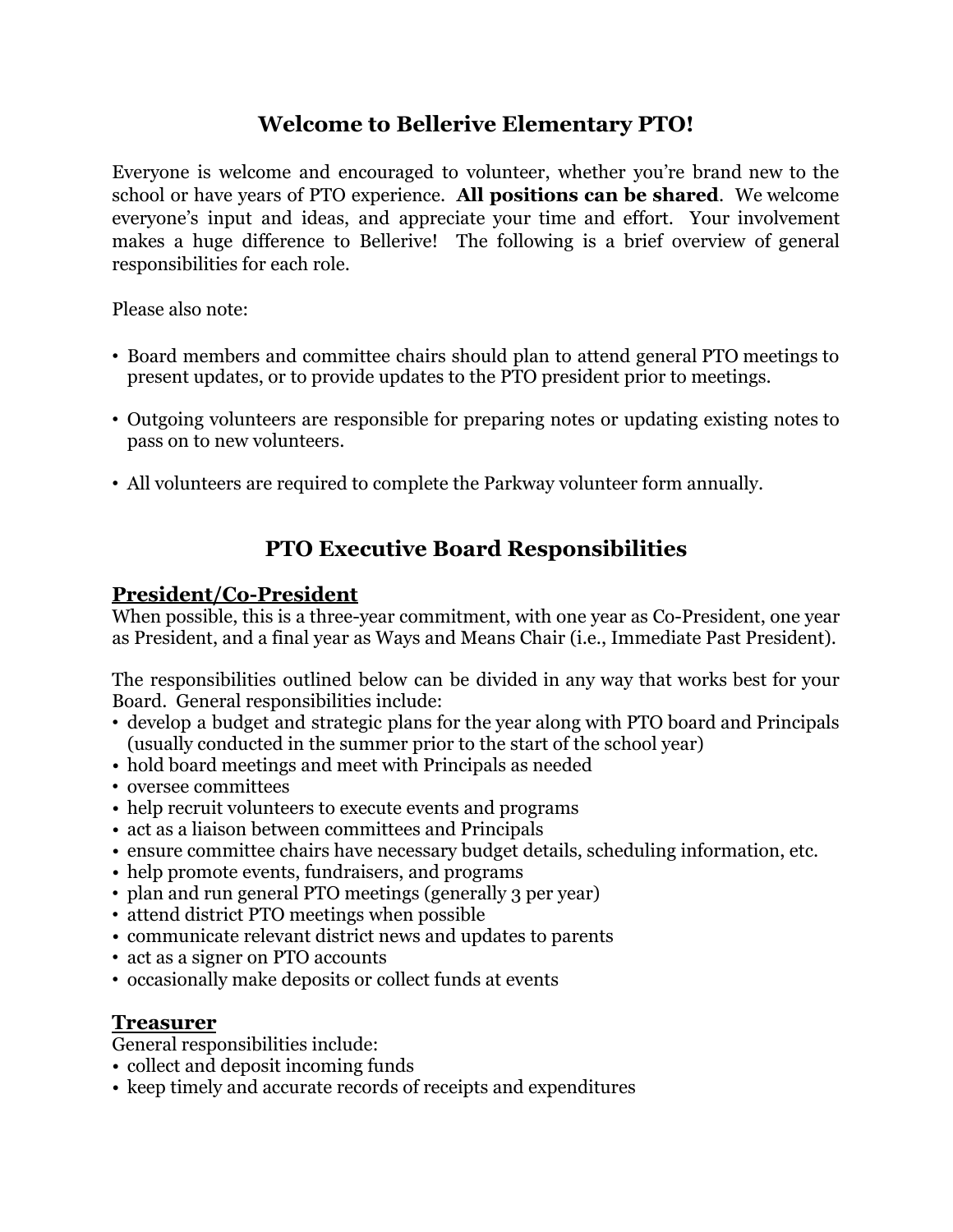- pay out funds in accordance with the approved budget or as authorized by the PTO Board
- provide a statement of account at meetings
- work with the PTO Board and Principals to create an annual budget
- coordinate an annual audit
- prepare required Internal Revenue Service filings on a timely basis

## **Fundraising VP**

General responsibilities include:

- develop fundraising plans to meet budget needs for the school year
- develop ideas to increase participation in Champions for Children
- oversee all fundraising committees (Champions for Children, Trivia Night & Silent Auction, and Spirit wear)
- chair the Dine-Out committee
- develop and implement additional fundraisers as needed
- work with the Publicity VP and Principals to promote fundraisers
- recruit volunteers for fundraisers

## **Publicity VP**

General responsibilities include**:**

- **•** manage the PTO webpage as well as social media accounts
- **•** create/update flyers and other promotional materials for events and programs
- **•** distribute promotional materials and updates to the Principals to be included in newsletters and promoted on school and PTO social media
- **•** write a brief weekly update for the PTO section of the school newsletter (to be submitted to Dr. DeBosch by Tuesday evening)
- **•** maintain the bulletin board at the school entrance

### **Secretary**

General responsibilities include:

- keep an accurate record of all meetings
- publish meeting minutes on PTO's webpage within five (5) days of the meeting date
- **•** take special note of officer resignations, appointments and removals
- check the PTO mailbox in the school office

## **Ways and Means Chair**

The outgoing President generally becomes Chair of the Ways and Means Committee, which provides funds for projects proposed by faculty, staff, and students that fall outside of the school and PTO operating budgets. General responsibilities include:

- act as resource to the incoming PTO Executive Board
- appoint four committee members, ideally representing a mix of grade levels
- communicate Ways and Means requests to the committee for approval
- present requests at general meetings when necessary
- ensure the Ways and Means account balance does not fall below \$7,000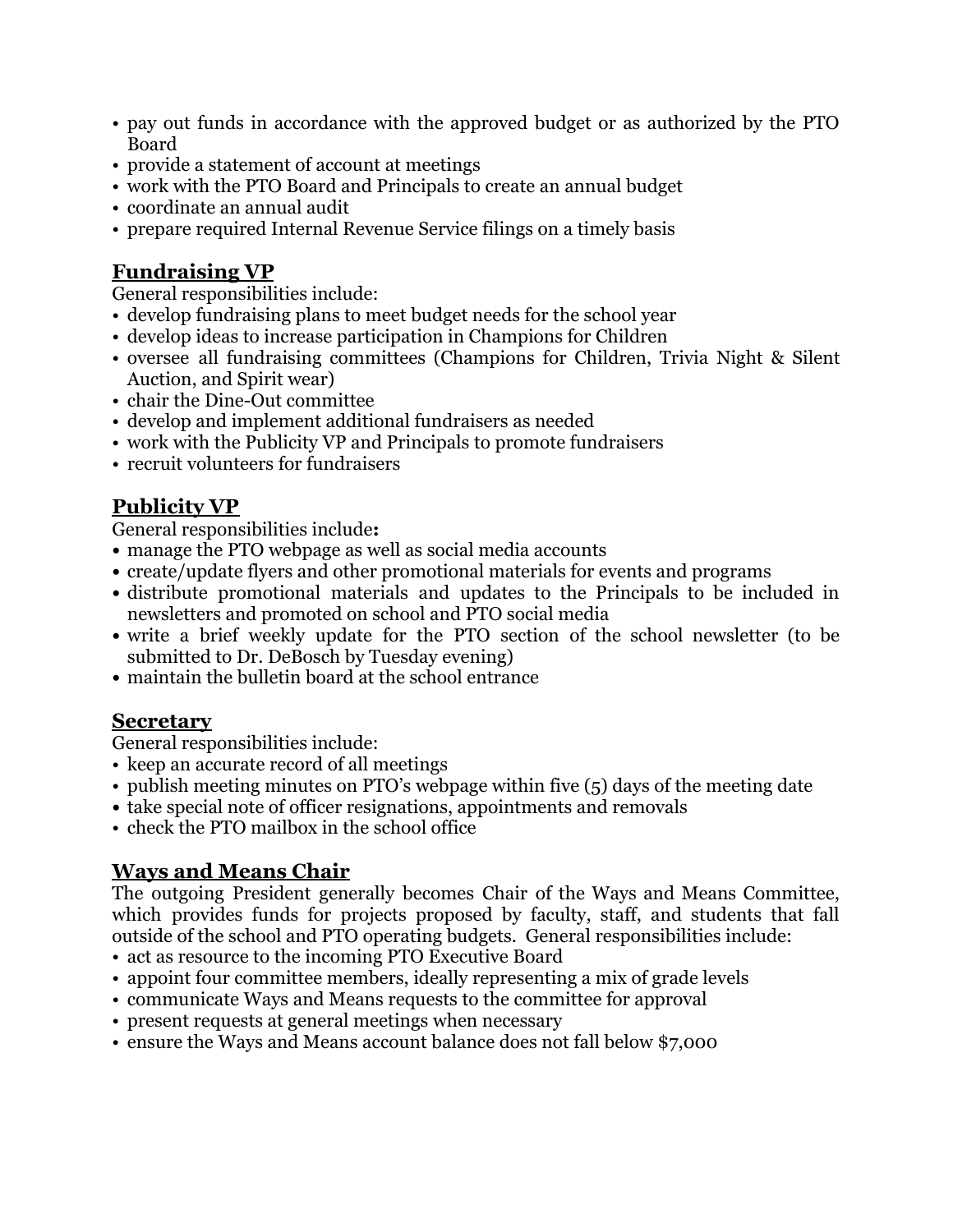# **Committee Chair Responsibilities**

**Note:** Budgets for each committee are set and approved annually. Committee chairs will be notified of their budget limits at the beginning of the school year.

Approved expenses incurred for PTO-related events and programs will be reimbursed per the policies outlined on the Check Request Form, which is available on the PTO's website.

### **School Events**

#### **Boohoo Breakfast**

Organize a drop-in breakfast for parents on the first day of school to meet other parents and to learn about volunteer opportunities. The Chair:

- orders and coordinates food and supplies
- works with the Publicity VP and Principal to publicize the event

#### **Fall Family Night**

Family Nights are fun evenings for Bellerive students and their families. Past events have included a giant outdoor game night, pancake dinners, a sock hop, ice skating, and family trivia. The Chair:

- plans a theme and organizes activities
- submits plans to be approved by Principal and PTO Board
- **•** recruits volunteers to help with planning
- **•** recruits volunteers to help with the event
- reserves necessary vendors
- works with the Publicity VP and Principal to publicize the event

#### **Spring Picnic**

This is a fun-filled family event usually held the last week of school. The Chair:

- plans and reserves activities (i.e., bounce house, photo booth, kickball games, etc.)
- reserves food vendors
- works with the Publicity VP and Principal to promote the event
- recruits volunteers to help with the event

#### **Class Parties/Assemblies**

There are generally two events per year: Fall school assembly and Winter movie party. The Chair:

- schedules a presenter for the Fall assembly (with prior approval from PTO Board and Principal)
- coordinates movies to be shown at school for the Winter party
- works with the Publicity VP and Principal to promote the events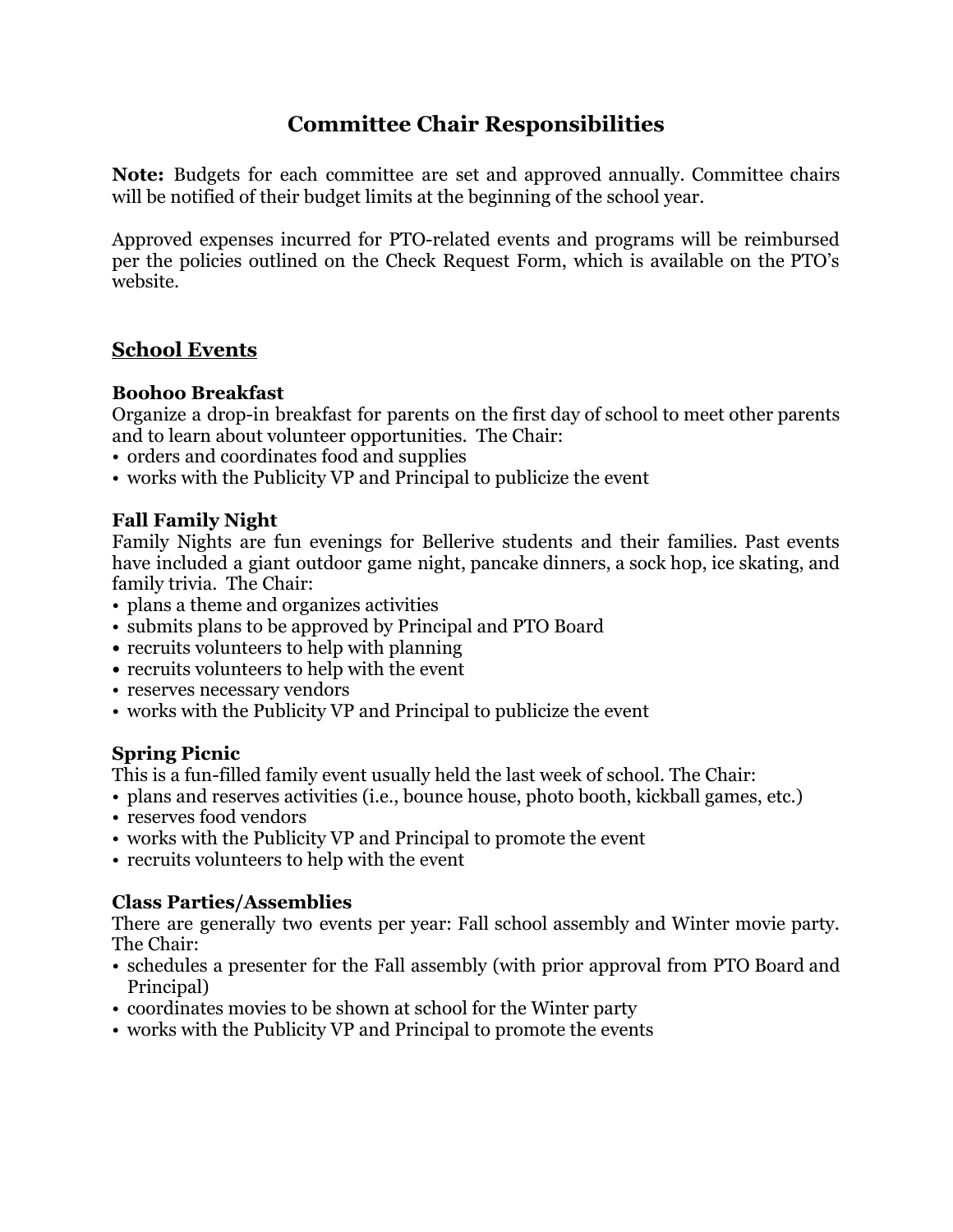#### **Book Fair**

Bellerive holds two book fairs each school year (usually in Fall and Spring). The Chair:

- works with the school librarian to promote events and coordinate volunteer shifts
- helps coordinate kickoff events
- helps with set up and takedown
- works with the Treasurer to record and deposit funds raised

#### **Fifth Grade Party**

This annual pool party celebration is usually held in late May or early June. The Chair:

- works with Principals and Fifth grade teachers to pick a date
- reserves a location (past locations have included the Ballwin Pointe and the Edward Jones YMCA)
- plans food and/or additional activities for the party

## **Fundraising**

#### **Champions for Children**

Champions for Children is one of our primary fundraising efforts. Rather than ask students to sell items, or to solicit money for each activity, the PTO asks for a one-time Champions for Children donation. The Chair:

- develops a plan to promote the fundraiser
- works with Publicity VP to create promotional materials and provides them to Principal and PTO Board to distribute
- works with the Treasurer to track and promote weekly progress
- plans and executes incentives

### **Trivia Night and Silent Auction**

Each year the PTO holds one large fundraising event. This has been an adults-only trivia night and silent auction in recent years. The Chair:

- works with Principal to set a date
- works with the PTO Board to set a fundraising goal
- works with the PTO Board to recruit volunteers to help with planning and running the event
- reserves a venue and schedules any necessary vendors
- orders necessary food, drinks, prizes, etc.
- updates and distributes sponsorship/donation solicitation materials
- solicits and manages silent auction donations
- plans decorations
- helps set up, run, and take down the event
- works with the Publicity VP and Principal to promote the event

#### **Spiritwear**

Coordinate sales of school spirit items. The Chair:

- coordinates with vendor to set up items
- works with the Publicity VP to update/create and distribute order forms
- collects orders and sends to vendor
- sorts orders when they arrive and deliver to classrooms